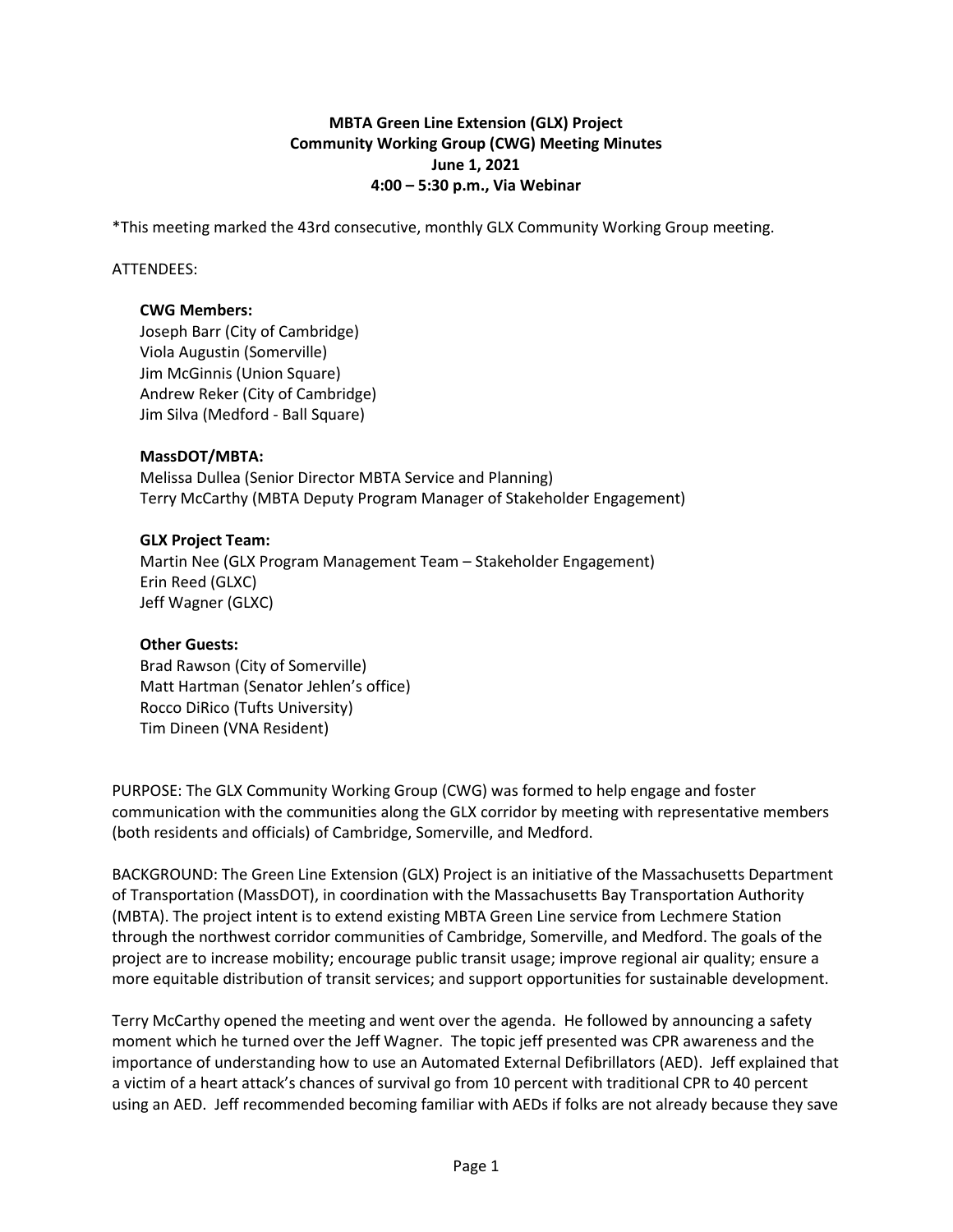lives. Terry mentioned that seconds count when keeping a victim of a heart attack alive while awaiting first responders.

Terry proceeded to summarize the MBTA General Manager's Report from May 24, 2021. He extracted Green Line related items from the report and went over them.

- MBTA COVID-19 cases have dropped precipitously.
- On GLX, the project has had 69 cases since the onset of the pandemic. By adhering to the protocols the project had a great COVID-19 repsonse.
- 60 days ago the MBTA was tracking about 120,000 passengers per day riding the system. The number of riders system-wide has risen to 160,000 currently.
- The MBTA will still require wearing facemasks for customers on the system. But the MBTA is going back to prior crowding standards in effect before COVID-19. This will improve put-through of the ridership.
- The MBTA will also go back to previous headways in place last year. On the E Branch, there may be adjustments to accommodate GLX testing and commissioning. GLX will eventually mimic the headways on the system with their testing program.
- GLX recently underwent a Title VI analysis. It is a requirement by the Federal Transit Administration (FTA) that Title VI be reviewed in terms of equitable service. In the long term, the bus network redesign with take into consideration Title VI equity. MBTA assets and improvements must be distributed equally across diverse communities.
- The MBTA Fiscal and Management Review Board recently voted and accepted the Title VI analysis.
- Question: Andy Reker asked if the Route 80 bus analysis was the only analysis performed. Terry explained the analysis will take into account the entire bus network systemwide.

Jeff Wagner then provided a construction overview. He went over the following in detail:

- The project focused on on-track safety during its Safety Week with began on May 1.
- He explained about 65 percent of the total track on the project has been placed and is in various stages of leveling and finishing. There will be a big push on placing the remaining track over the next few months. There is a big emphasis on the area south of Gilman Square. Track workers are onsite 7 days per week, 12 hours per day.
- A lot of system work is also taking place to install the catenary wire on the existing poles.
- Awaiting track placement at East Somerville Station.
- Asphalt has been installed in the area south of East Somerville Station. This is used as base where there are large numbers of switches which is the case in this area.
- A significant milestone recently was the permanent connection of electric power to the Vehicle Maintenance Facility (VMF). Terry also mentioned the Transportation Office Building near the VMF has also been connected to permanent power. The Transportation building will be turned over the to MBTA before the VMF in the coming months.
- The pedestrian bridge at Medford/Tufts Station is now in place.
- The pedestrian bridge further south at School Street has been removed by the project as planned due to its temporary purpose. The completion of the School Street Bridge will be reopened to vehicular and pedestrian traffic as soon as possible.
- Union Square Station furthest along and is shaping up nicely. Wires are in place and things are progressing quickly.
- At Lechmere, roof panels are going on the structural steel. The artwork in the elevator shafts is being finalized in place. At street level, GLX improvements are blending together with MassDOT work and Cambridge Crossing work.